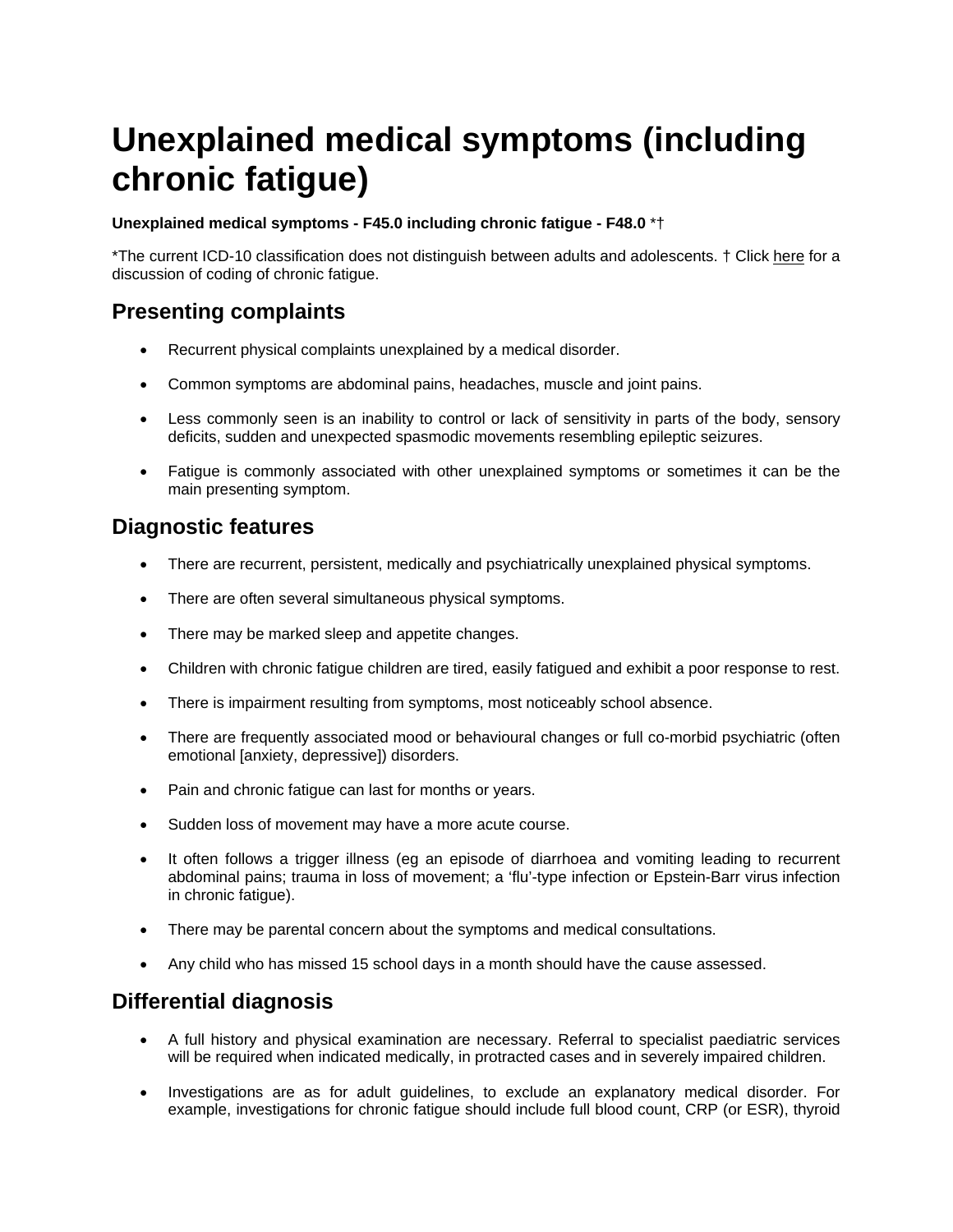function tests, urea and electrolytes, blood sugar and liver function tests, tests for glandular fever. If clinically indicated, screening for gluten-sensitive enteropathy or autoimmune disease might be helpful.]

- School phobia (phobic anxiety disorder).
- Generalized anxiety F41.1 (adult) and/or Panic disorder F41.0 (adult)
- Depressive disorder- F32#
- Eating disorders F50

## **Essential information for patient and family**

- Recurrent unexplained physical symptoms (eg headaches, abdominal pains and fatigue) are very frequent in children and adolescents (about 10% in the general population). Severely incapacitating problems are far less common.
- Few children develop explanatory physical illness at a later stage
- Encouraging maintenance of or gradual resumption of normal activities is helpful

### **General management and advice to patient and family**

- The fact that the symptoms are not an indication of medical illness does not mean that they are not real or only 'in the child's mind'.
- Explore carefully what the child and parents think about what the symptoms mean and give detailed explanations about what illness the child does NOT have.
- Enquire about any perceived stresses to the child in school (working too hard, putting themselves under pressure, preoccupied with criticism from teachers or unsympathetic pupils, occasionally bulling) and at home (discord, separations, other stresses).
- Help the child and family look for solutions for the above (including relief of school pressure), as this can help towards recovery.
- Understand parental concerns about the child.
- Support the development of a regular sleep routine and dietary advice, when appropriate.
- Encourage reduction of attention (verbal and non-verbal) to physical symptoms and an increase in joint pleasant and enjoyable activities.
- Relaxation exercises can be helpful with symptoms such as headaches.
- Emphasize the importance of gradual re-integration to school (total or gradually increasing). Some sort of educational support is often indicated, and home tuition may be appropriate; if so, it is usually short term.
- Encourage parents to bring the child to surgery if in doubt about symptoms rather than missing school.

### **Medication**

• SSRIs are suitable, if there is associated depression or incapacitating anxiety.